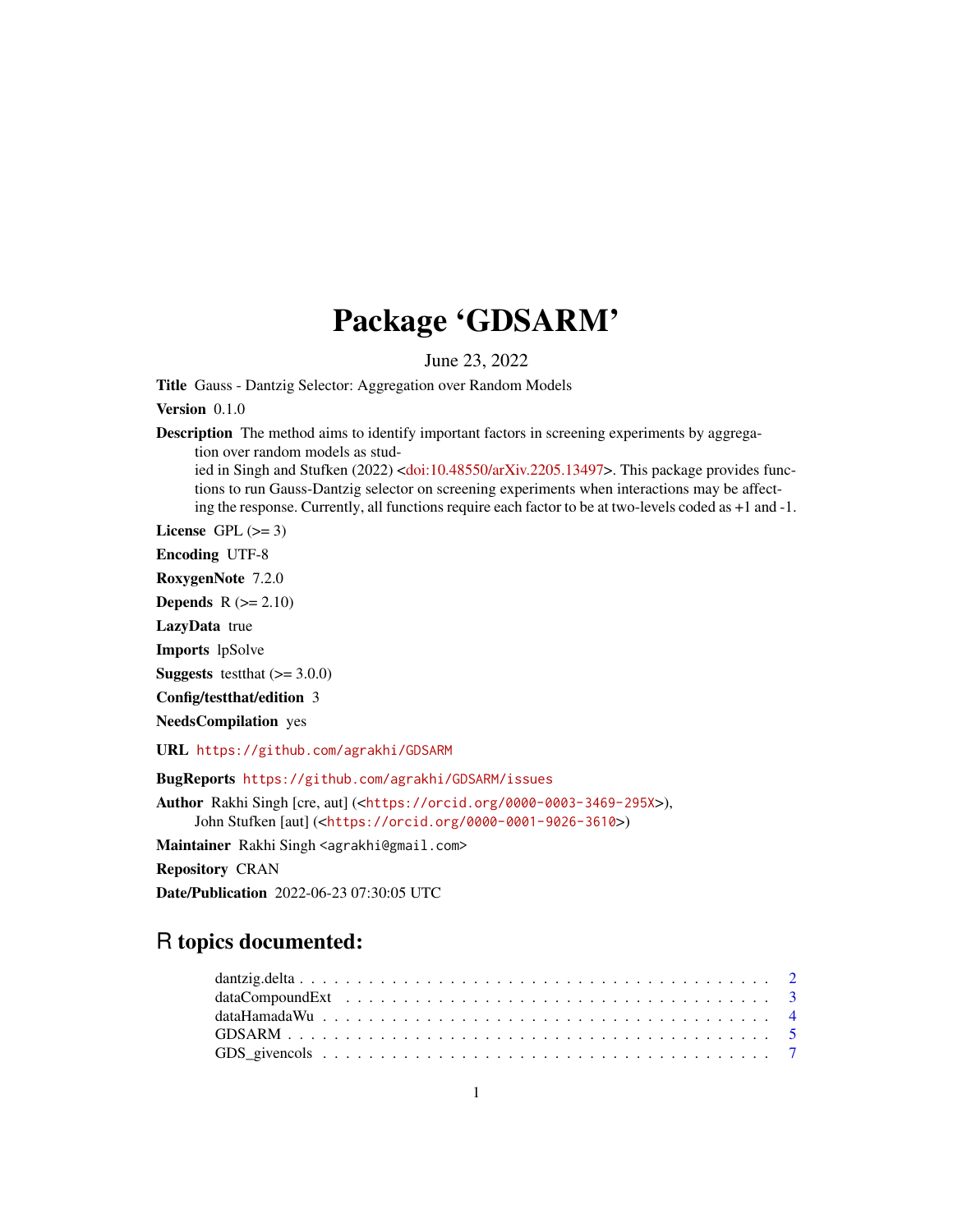<span id="page-1-1"></span><span id="page-1-0"></span>

#### Description

The Dantzig selector (DS) finds a solution for the model parameters of a linear model, beta using linear programming. For a given delta, DS minimizes the l1-norm (sum of absolute values) of beta subject to the constraint that  $max(t(X)(y-X * beta)) \leq delta$ .

#### Usage

dantzig.delta(X, y, delta, plot = FALSE)

#### Arguments

|       | a design matrix.                                                                                       |
|-------|--------------------------------------------------------------------------------------------------------|
| V     | a vector of responses.                                                                                 |
| delta | the specific value of delta for which the DS optimization needs to be solved                           |
| plot  | a boolean value of either TRUE or FALSE with TRUE indicating that the profile<br>plot should be drawn. |

#### Value

A matrix of the estimated values of beta with each row corresponding to a particular value of delta.

#### Source

Cand\'es, E. and Tao, T. (2007). The Dantzig selector: Statistical estimation when p is much larger than n. Annals of Statistics 35 (6), 2313–2351.

Phoa, F. K., Pan, Y. H. and Xu, H. (2009). Analysis of supersaturated designs via the Dantzig selector. Journal of Statistical Planning and Inference 139 (7), 2362–2372.

#### See Also

[GDS\\_givencols](#page-6-1), [GDSARM](#page-4-1)

#### Examples

```
data(dataHamadaWu)
X = dataHamadawu[, -8]Y= dataHamadaWu[, 8]
#scale and center X and y
scaleX = base::scale(X, center= TRUE, scale = TRUE)
scaleY = base::scale(Y, center= TRUE, scale = FALSE)
maxDelta = max(t(scaleX)%*%matrix(scaleY, ncol=1))
```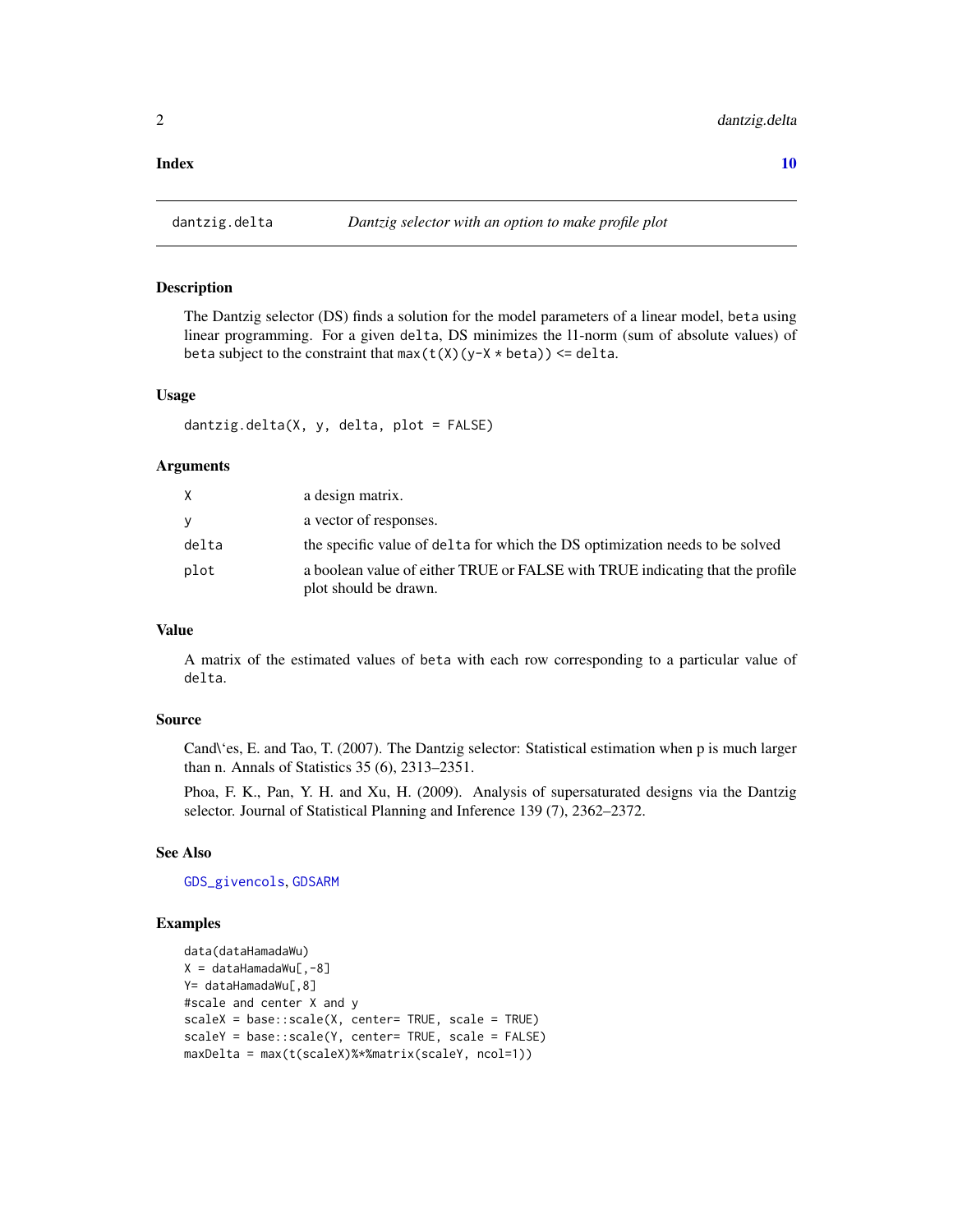```
# Dantzig Selector on 4 delta values equi spaced between 0 and maxDelta
dantzig.delta(scaleX, scaleY, delta = seq(0,maxDelta,length.out=4))
```
dataCompoundExt *Compound Extraction experiment of Dopico-Garc\' ia et al. (2007)*

#### Description

An analytical experiment conducted by Dopico-Garc\' ia et al. (2007) to characterize the chemical composition of white grapes simultaneously determining the most important phenolic compounds and organic acids for the grapes. This example has been further studied in Phoa et al. (2009b) for one phenolic compound, kaempferol-3-Orutinoside + isorhamnetin-3-O glucoside, which is also what we studied. It is accepted for these data that fitting a main-effects model suggests that V3 (Factor C), V4 (Factor D), and inteaction of V1:V4 (A:D) are active effects.

#### Usage

```
data(dataCompoundExt)
```
#### Format

A data frame with 12 rows and 9 columns:

- V1 Factor A
- V2 Factor B
- V<sub>3</sub> Factor C
- V4 Factor D
- V5 Factor E
- V6 Factor F
- V7 Factor G
- V8 Factor H
- V9 Response

#### Source

Dopico-Garc\' ia, M.S., Valentao, P., Guerra, L., Andrade, P. B., and Seabra, R. M. (2007). Experimental design for extraction and quantification of phenolic compounds and organic acids in white "Vinho Verde" grapes Analytica chimica acta, 583(1): 15–22.

Phoa, F. K., Wong, W. K., and Xu, H (2009b). The need of considering the interactions in the analysis of screening designs. Journal of Chemometrics: A Journal of the Chemometrics Society, 23(10): 545–553.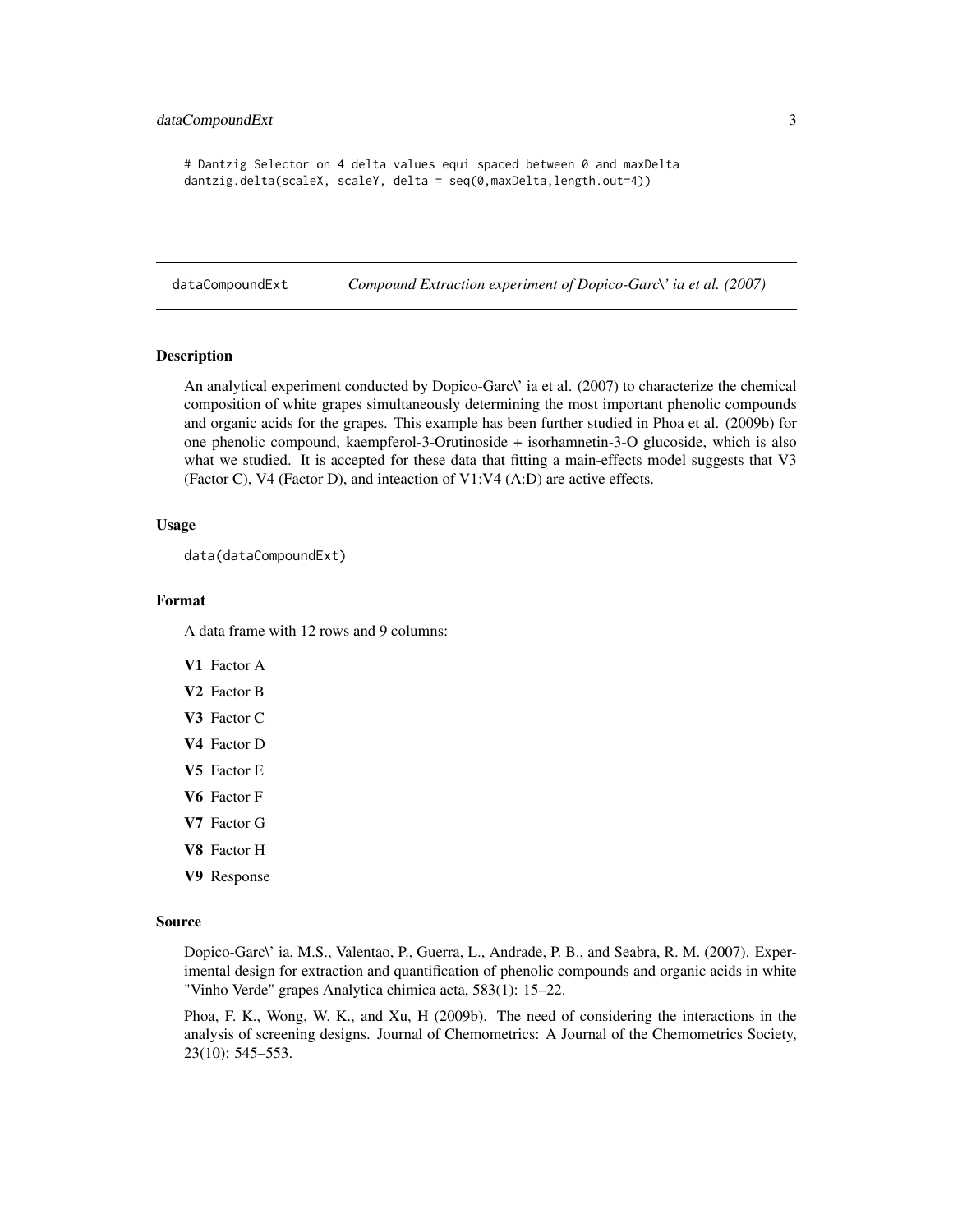#### Examples

```
data(dataCompoundExt)
X = dataCompoundExt[, -9]Y= dataCompoundExt[,9]
```
dataHamadaWu *Cast fatigue experiment of Hunter et al. (1982)*

#### Description

A cast fatigue experiment with 12 runs and 7 factors was originally studied by Hunter et al. (1982), and was later revisited by Hamada and Wu (1992) and Phoa et al.(2009), among others. It is widely accepted for these data that V6 (F) and interaction of V6:V7 (FG) are active effects, with interaction of V1:V5 (AE) possibly being active as well.

#### Usage

data(dataHamadaWu)

#### Format

A data frame with 12 rows and 8 columns:

V1 Factor A

- V2 Factor B
- V3 Factor C
- V4 Factor D
- V5 Factor E
- V6 Factor F
- V7 Factor G
- V8 Response

#### Source

Hamada, M. and C. F. J. Wu (1992). Analysis of designed experiments with complex aliasing. Journal of Quality Technology 24 (3), 130–137.

Hunter, G. B., F. S. Hodi, and T. W. Eagar (1982). High cycle fatigue of weld repaired cast Ti-6AI-4V. Metallurgical Transactions A 13 (9), 1589–1594.

Phoa, F. K., Y. H. Pan, and H. Xu (2009). Analysis of supersaturated designs via the Dantzig selector. Journal of Statistical Planning and Inference 139 (7), 2362–2372.

#### Examples

```
data(dataHamadaWu)
X = dataHamadawu[, -8]Y= dataHamadaWu[, 8]
```
<span id="page-3-0"></span>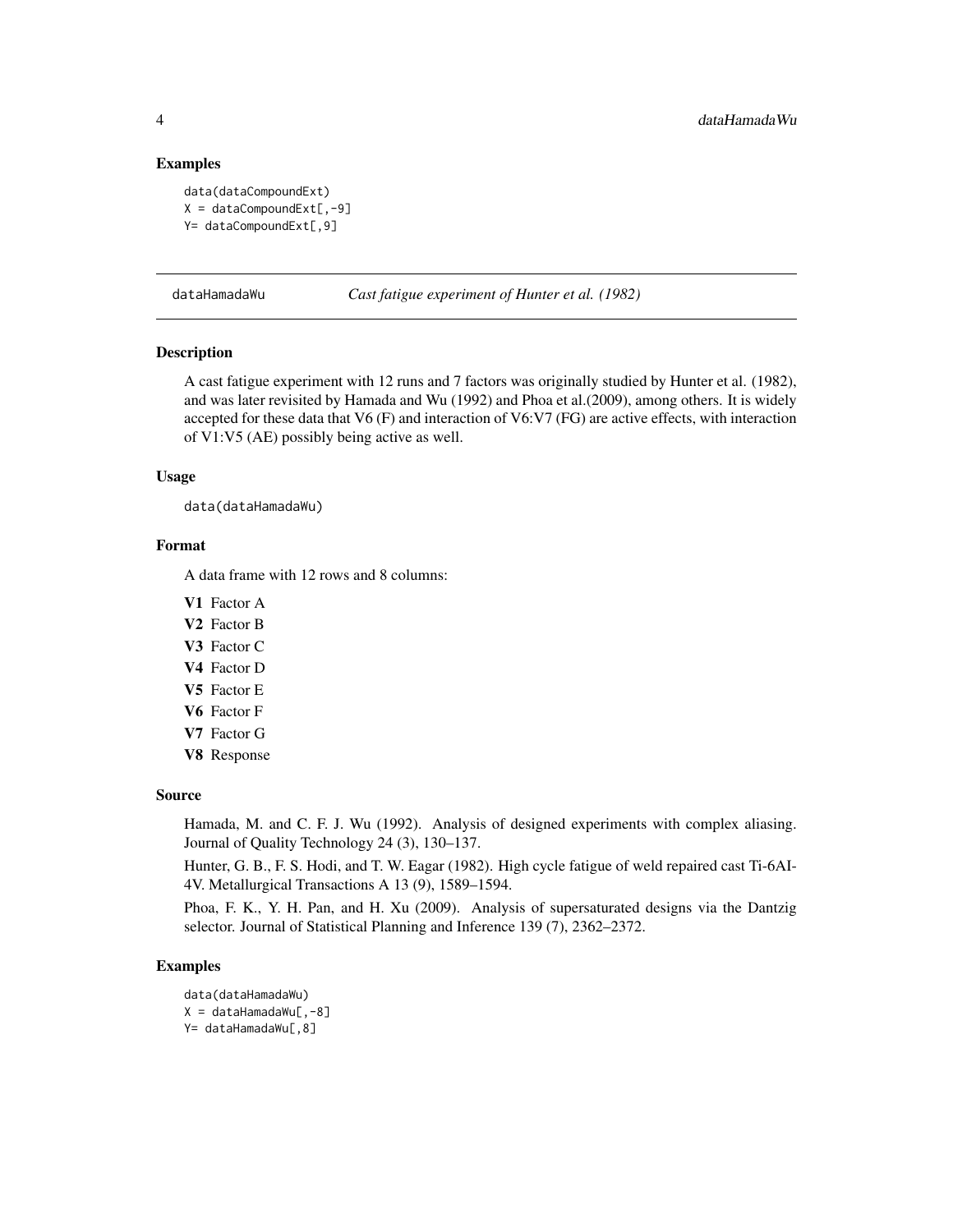<span id="page-4-1"></span><span id="page-4-0"></span>GDSARM *Gauss-Dantzig Selector - Aggregation over Random Models (GDS-ARM)*

#### Description

The GDS-ARM procedure consists of three steps. First, it runs runs Gauss Dantzig Selector (GDS) nrep times, each time with a different set of nint randomly selected two-factor interactions. All m main effects are included in each GDS run. Second, the best ntop models are identified with the smallest BIC. The effects that are declared as active effects in at least pkeep x ntop of the ntop models are then passed on to the third stage. In the third stage, these effects are passed through the stepwise regression model. With n being the number of runs, the stepwise regression starts with at most n-3 selected effects from the previous step. The remaining effects from the previous step as well as all main effects are given a chance to enter into the model using the forwardbackward stepwise regression. The function also has the option of using the modified GDS-ARM. The modified version incorporates effect heredity in two steps, first, for each model found by GDS, we ignore active interactions when at least one of the main effects is not active (for weak heredity) or when both main effects are not active (for strong heredity); and second, we do the same for the model found after the stepwise stage of GDS-ARM.

#### Usage

```
GDSARM(
  delta.n = 10,
  nint,
  nrep,
  ntop,
  pkeep,
  design,
  Y,
  cri.penter = <math>0.01</math>,cri.premove = <math>0.05</math>,opt.heredity = c("none"),
  seedvalue = 1234
)
```
#### Arguments

| delta.n | a positive integer suggesting the number of delta values to be tried. delta.n<br>values of delta will be used strictly between 0 and $max(t(X)y)$ . The default<br>value is set to 10.                                                           |
|---------|--------------------------------------------------------------------------------------------------------------------------------------------------------------------------------------------------------------------------------------------------|
| nint    | a positive integer representing the number of randomly chosen interactions. The<br>suggested value to use is the ceiling of 20% of the total number of interactions,<br>that is, for $m$ factors, we have ceiling $(0.2(m \text{ choose } 2))$ . |
| nrep    | a positive integer representing the number of times GDS should be run. The<br>suggested value is (m choose 2).                                                                                                                                   |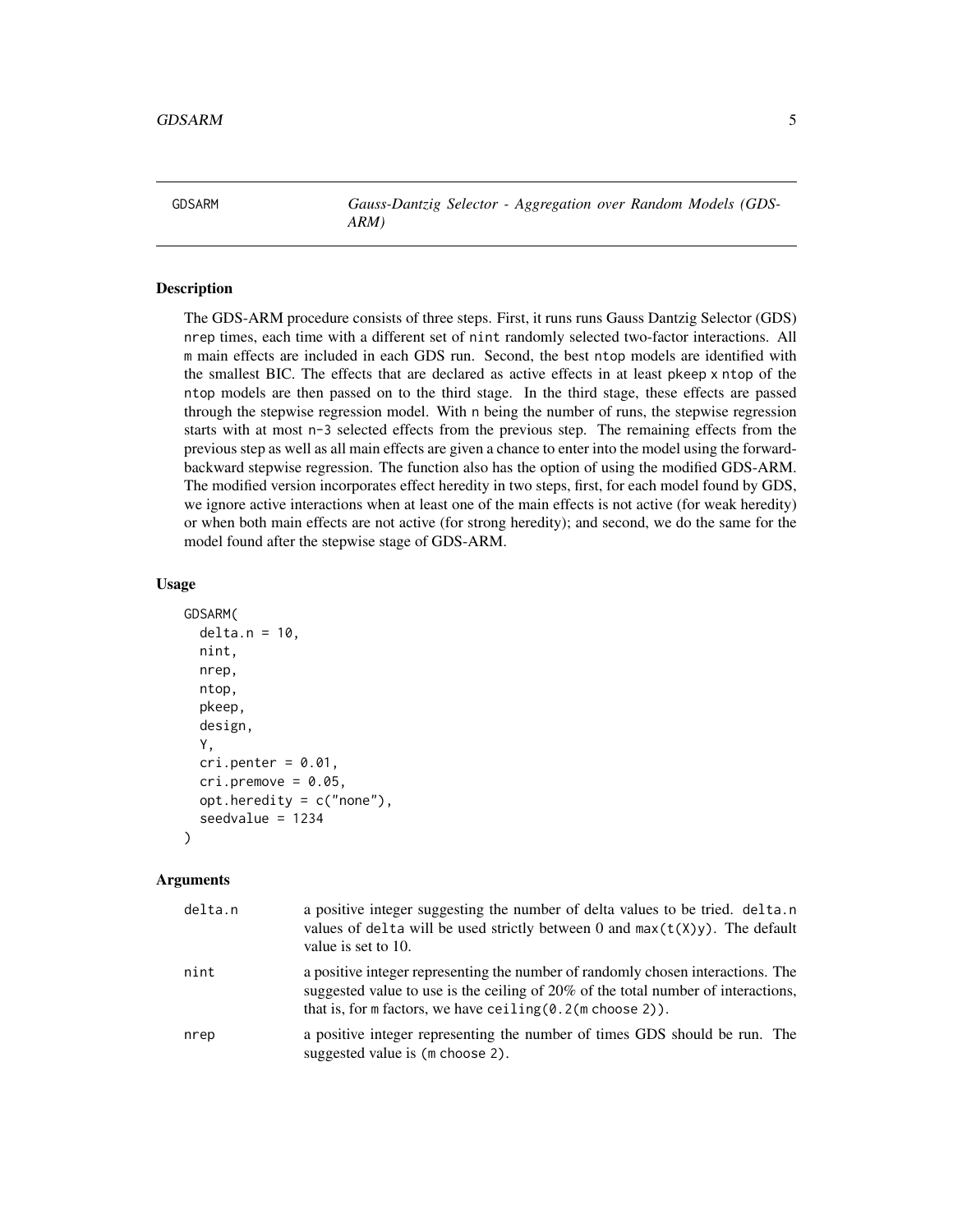<span id="page-5-0"></span>

| ntop         | a positive integer representing the number of top models to be selected among<br>the nrep models. The suggested value is $max(20, (nrep \times nint)/(m(m-1))$ .                                              |
|--------------|---------------------------------------------------------------------------------------------------------------------------------------------------------------------------------------------------------------|
| pkeep        | a number between 0 and 1 representing the proportion of ntop models in which<br>an effect needs to appear in order to be declared active.                                                                     |
| design       | a $n \times m$ matrix of m two-level main effects. The columns should have the high-<br>level coded as $+1$ and the low-level codes as $-1$ .                                                                 |
| Y            | a vector of n responses.                                                                                                                                                                                      |
| cri.penter   | the p-value cutoff for an effect to enter into the stepwise regression model. The<br>suggested value is 0.01.                                                                                                 |
| cri.premove  | the p-value cutoff for an effect to exit from the stepwise regression model. The<br>suggested value is 0.05.                                                                                                  |
| opt.heredity | a string with either none, or weak, or strong. Denotes whether the effect-<br>heredity (weak or strong) should be embedded in GDS-ARM. The default value<br>is none as suggested in Singh and Stufken (2022). |
| seedvalue    | a seed value that will fix the set of interactions being selected. The default value<br>is seed to 1234.                                                                                                      |
|              |                                                                                                                                                                                                               |

#### Value

A list returning the effects identified as active as well as the corresponding identified important factors.

#### Source

Cand\'es, E. and Tao, T. (2007). The Dantzig selector: Statistical estimation when p is much larger than n. Annals of Statistics 35 (6), 2313–2351.

Dopico-Garc\' ia, M.S., Valentao, P., Guerra, L., Andrade, P. B., and Seabra, R. M. (2007). Experimental design for extraction and quantification of phenolic compounds and organic acids in white "Vinho Verde" grapes Analytica chimica acta, 583(1): 15–22.

Hamada, M. and Wu, C. F. J. (1992). Analysis of designed experiments with complex aliasing. Journal of Quality Technology 24 (3), 130–137.

Hunter, G. B., Hodi, F. S. and Eagar, T. W. (1982). High cycle fatigue of weld repaired cast Ti-6AI-4V. Metallurgical Transactions A 13 (9), 1589–1594.

Phoa, F. K., Pan, Y. H. and Xu, H. (2009). Analysis of supersaturated designs via the Dantzig selector. Journal of Statistical Planning and Inference 139 (7), 2362–2372.

Singh, R. and Stufken, J. (2022). Factor selection in screening experiments by aggregation over random models, 1–31. doi: [10.48550/arXiv.2205.13497](https://doi.org/10.48550/arXiv.2205.13497)

#### See Also

[GDS\\_givencols](#page-6-1), [dantzig.delta](#page-1-1)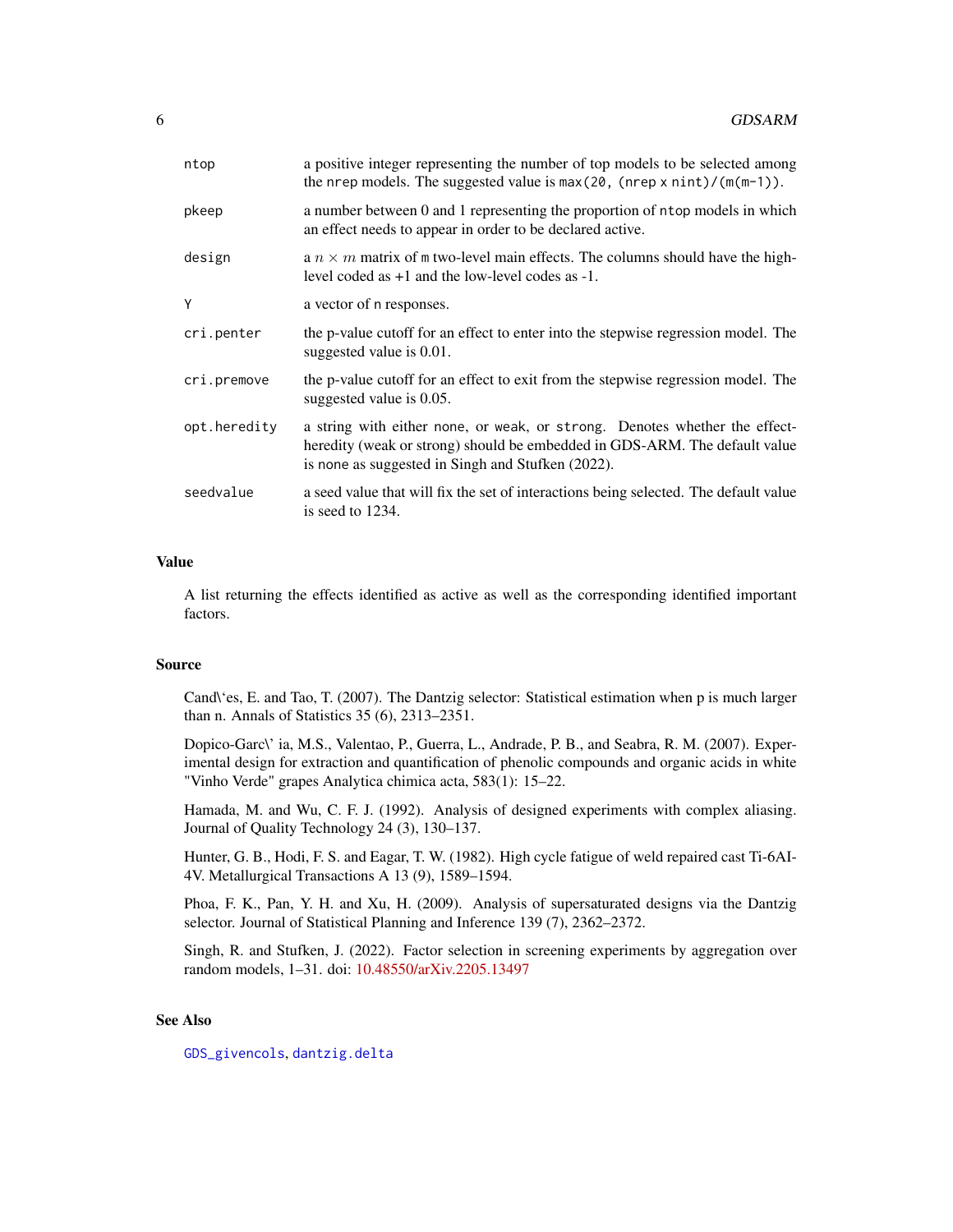#### <span id="page-6-0"></span>GDS\_givencols 7

#### Examples

```
data(dataHamadaWu)
X = \text{dataHamadawu[, -8]Y= dataHamadaWu[,8]
delta.n=10
n = \dim(X)[1]m = dim(X)[2]nint = ceiling(0.2*choose(m,2))
nrep = choose(m, 2)ntop = max(20, nint*nrep/(2*choose(m,2)))pkeep = 0.25cri.penter = <math>0.01</math>cri.premove = <math>0.05</math>design = X
# GDS-ARM with default values
GDSARM(delta.n,nint, nrep, ntop,pkeep, X, Y,cri.penter, cri.premove)
# GDS-ARM with default values but with weak heredity
opt.heredity="weak"
GDSARM(delta.n,nint, nrep, ntop,pkeep, X,Y,cri.penter, cri.premove,opt.heredity)
data(dataCompoundExt)
X = dataCompoundExt[, -9]Y= dataCompoundExt[, 9]
delta.n=10
n = dim(X)[1]m = dim(X)[2]nint = ceiling(0.2*choose(m,2))nrep = choose(m, 2)ntop = max(20, nint*nrep/(2*choose(m,2)))
pkeep = 0.25cri.penter = <math>0.01</math>cri.premove = <math>0.05</math>design = X
# GDS-ARM on compound extraction
GDSARM(delta.n,nint, nrep, ntop,pkeep, X,Y,cri.penter, cri.premove)
# GDS-ARM on compound extraction with strong heredity
opt.heredity="strong"
GDSARM(delta.n,nint, nrep, ntop,pkeep, X,Y,cri.penter, cri.premove,opt.heredity)
```
<span id="page-6-1"></span>GDS\_givencols *Gauss-Dantzig Selector*

#### Description

This function runs Gauss-Dantzig Selector on the given columns. We have two options: either (a)  $GDS(m)$  on the m main effects, and (b)  $GDS(m+2fi)$  on the m main effects plus two-factor interac-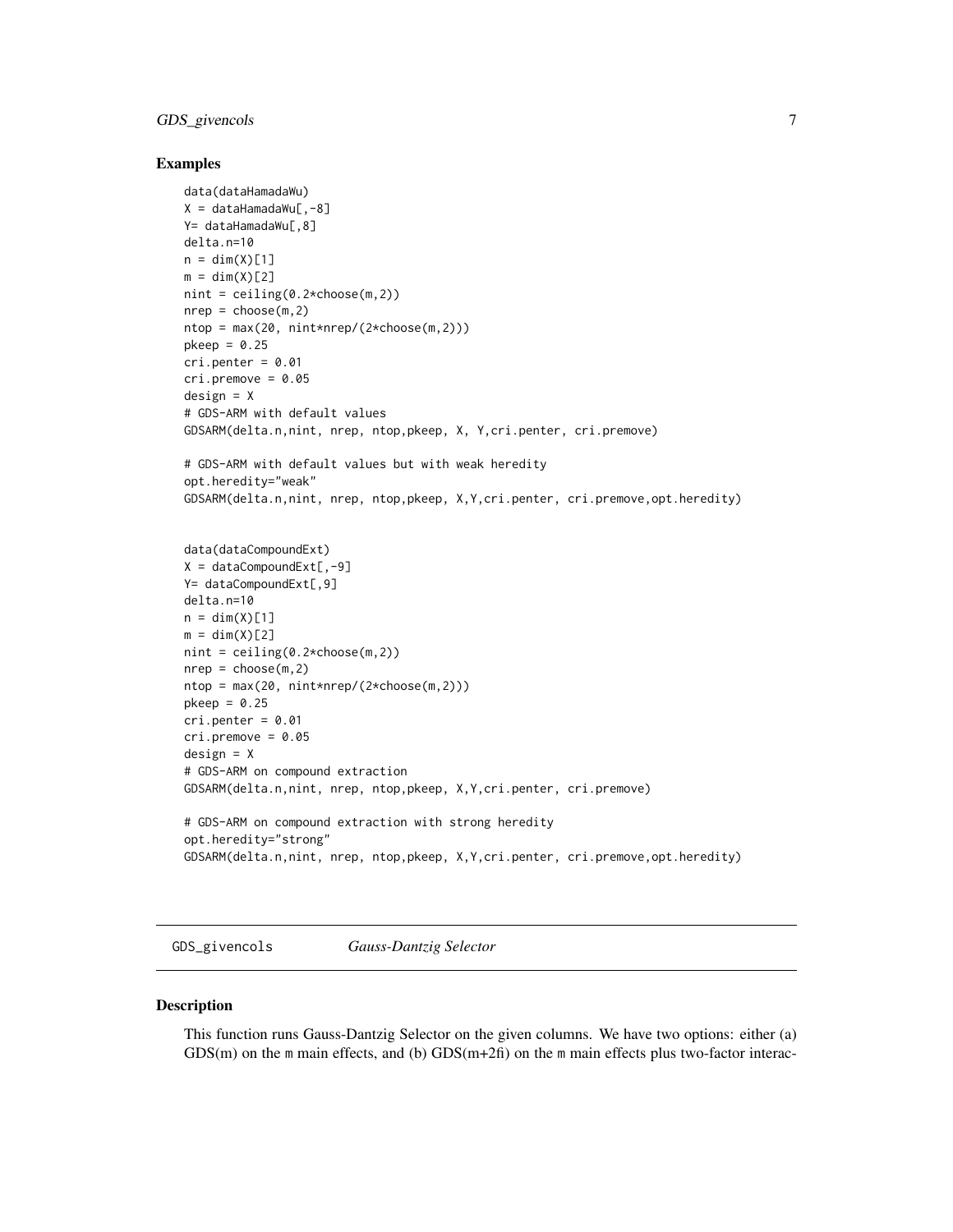<span id="page-7-0"></span>tions. For a given delta, DS minimizes the l1-norm (sum of absolute values) of beta subject to the constraint that  $max(t(X)(y-X * beta)) \leq delta$ . GDS is run for multiple values of delta. We use kmeans with 2 clusters and BIC to select a best model for all the delta values.

#### Usage

```
GDS_givencols(delta.n = 10, design, Y, which.cols = c("main2fi"))
```
#### Arguments

| delta.n    | a positive integer suggesting the number of deltas to be tried. delta. n values of<br>delta will be used strictly between 0 and $max(t(X)y)$ . The default value is set<br>to $10$ .                                                              |
|------------|---------------------------------------------------------------------------------------------------------------------------------------------------------------------------------------------------------------------------------------------------|
| design     | a $n \times m$ matrix of m two-level main effects. The columns should have the high-<br>level coded as $+1$ and the low-level codes as $-1$ .                                                                                                     |
| V          | a vector of n responses.                                                                                                                                                                                                                          |
| which.cols | a string with either main or main 2f i. Denotes whether the Gauss-Dantzig Se-<br>lector should be run on the main effect columns (main), or on all main effects<br>plus all 2 factor interaction columns (main2fi). The default value is main2fi. |

#### Value

A list returning the effects identified as active as well as the corresponding identified important factors.

#### Source

Cand\'es, E. and Tao, T. (2007). The Dantzig selector: Statistical estimation when p is much larger than n. Annals of Statistics 35 (6), 2313–2351.

Dopico-Garc\' ia, M.S., Valentao, P., Guerra, L., Andrade, P. B., and Seabra, R. M. (2007). Experimental design for extraction and quantification of phenolic compounds and organic acids in white "Vinho Verde" grapes Analytica chimica acta, 583(1): 15–22.

Hamada, M. and Wu, C. F. J. (1992). Analysis of designed experiments with complex aliasing. Journal of Quality Technology 24 (3), 130–137.

Hunter, G. B., Hodi, F. S. and Eagar, T. W. (1982). High cycle fatigue of weld repaired cast Ti-6AI-4V. Metallurgical Transactions A 13 (9), 1589–1594.

Phoa, F. K., Pan, Y. H. and Xu, H. (2009). Analysis of supersaturated designs via the Dantzig selector. Journal of Statistical Planning and Inference 139 (7), 2362–2372.

Singh, R. and Stufken, J. (2022). Factor selection in screening experiments by aggregation over random models, 1–31. doi: [10.48550/arXiv.2205.13497](https://doi.org/10.48550/arXiv.2205.13497)

#### See Also

[GDSARM](#page-4-1), [dantzig.delta](#page-1-1)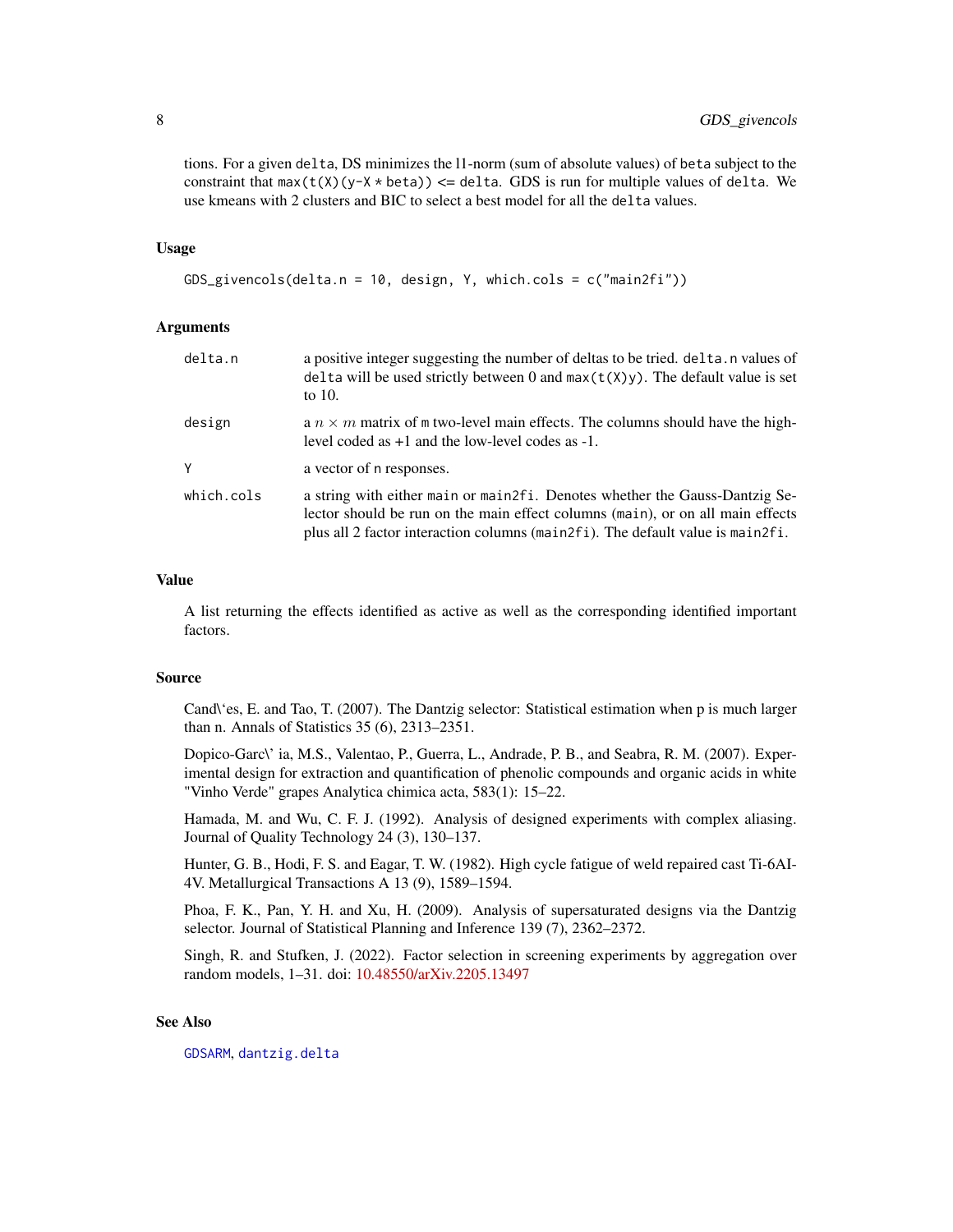#### GDS\_givencols 9

#### Examples

```
data(dataHamadaWu)
X = dataHamadawu[, -8]Y= dataHamadaWu[,8]
delta.n=10
# GDS on main effects
GDS_givencols(delta.n,design = X, Y=Y, which.cols = "main")
# GDS on main effects and two-factor interactions
GDS_givencols(delta.n,design = X, Y=Y)
data(dataCompoundExt)
X = dataCompoundExt[, -9]Y= dataCompoundExt[, 9]
delta.n=10
# GDS on main effects
GDS_givencols(delta.n,design = X, Y=Y, which.cols = "main")
# GDS on main effects and two-factor interactions
GDS_givencols(delta.n,design = X, Y=Y, which.cols = "main2fi")
```